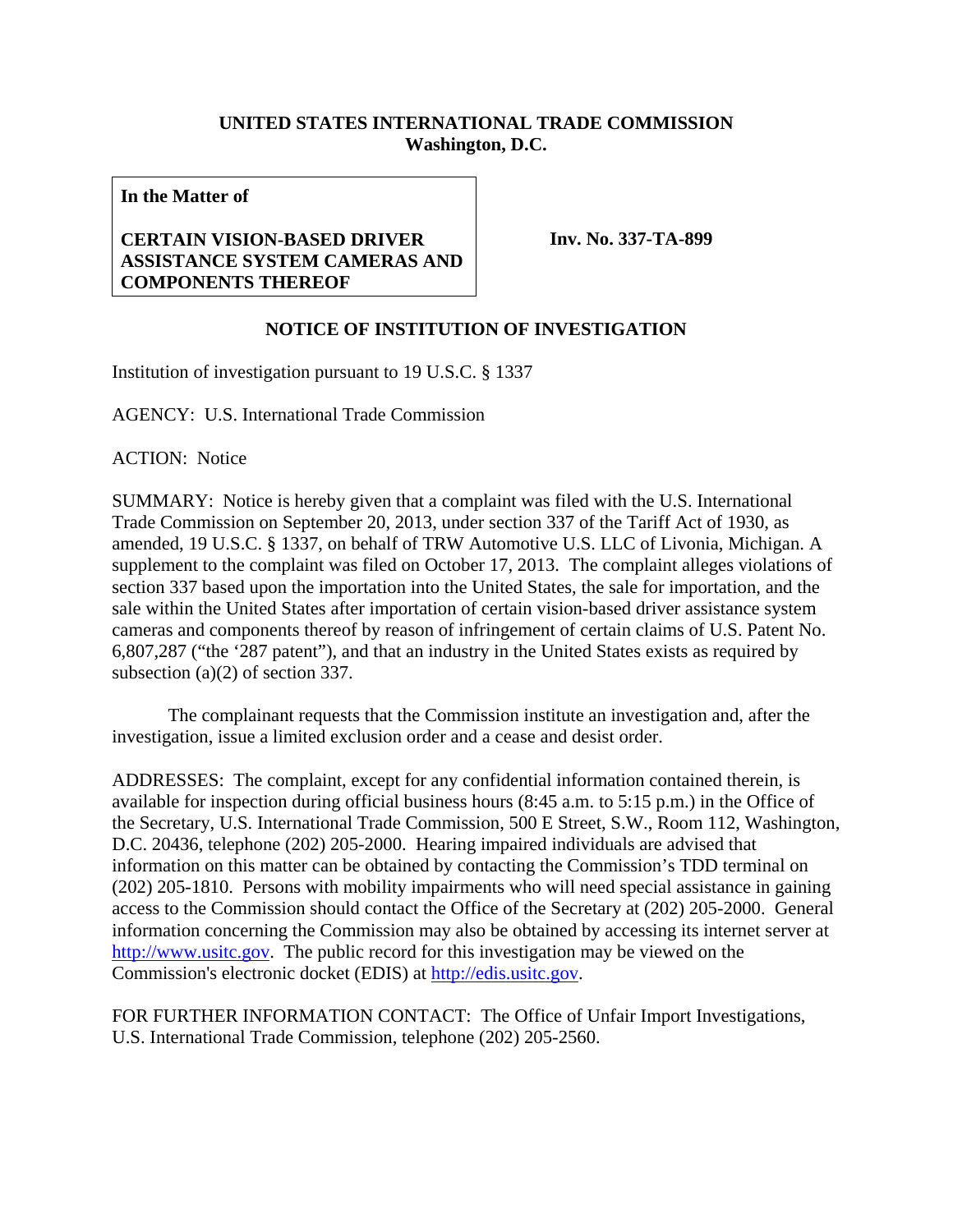AUTHORITY: The authority for institution of this investigation is contained in section 337 of the Tariff Act of 1930, as amended, and in section 210.10 of the Commission's Rules of Practice and Procedure, 19 C.F.R. § 210.10 (2013).

SCOPE OF INVESTIGATION: Having considered the complaint, the U.S. International Trade Commission, on November 6, 2013, ORDERED THAT –

 (1) Pursuant to subsection (b) of section 337 of the Tariff Act of 1930, as amended, an investigation be instituted to determine whether there is a violation of subsection  $(a)(1)(B)$  of section 337 in the importation into the United States, the sale for importation, or the sale within the United States after importation of certain vision-based driver assistance system cameras and components thereof by reason of infringement of one or more of claims 1, 2, 3, and 8 of the '287 patent, and whether an industry in the United States exists as required by subsection (a)(2) of section 337;

 (2) For the purpose of the investigation so instituted, the following are hereby named as parties upon which this notice of investigation shall be served:

(a) The complainant is:

TRW Automotive U.S. LLC 12001 Tech Center Drive Livonia, MI 48150

 (b) The respondent is the following entity alleged to be in violation of section 337, and is the party upon which the complaint is to be served:

> Magna Electronics, Inc. 601 Abbot Road East Lansing, MI 48823

 (c) The Office of Unfair Import Investigations, U.S. International Trade Commission, 500 E Street, S.W., Suite 401, Washington, D.C. 20436; and

 (3) For the investigation so instituted, the Chief Administrative Law Judge, U.S. International Trade Commission, shall designate the presiding Administrative Law Judge.

 Responses to the complaint and the notice of investigation must be submitted by the named respondent in accordance with section 210.13 of the Commission's Rules of Practice and Procedure, 19 C.F.R. § 210.13. Pursuant to 19 C.F.R. §§ 201.16(e) and 210.13(a), such responses will be considered by the Commission if received not later than 20 days after the date of service by the Commission of the complaint and the notice of investigation. Extensions of time for submitting responses to the complaint and the notice of investigation will not be granted unless good cause therefor is shown.